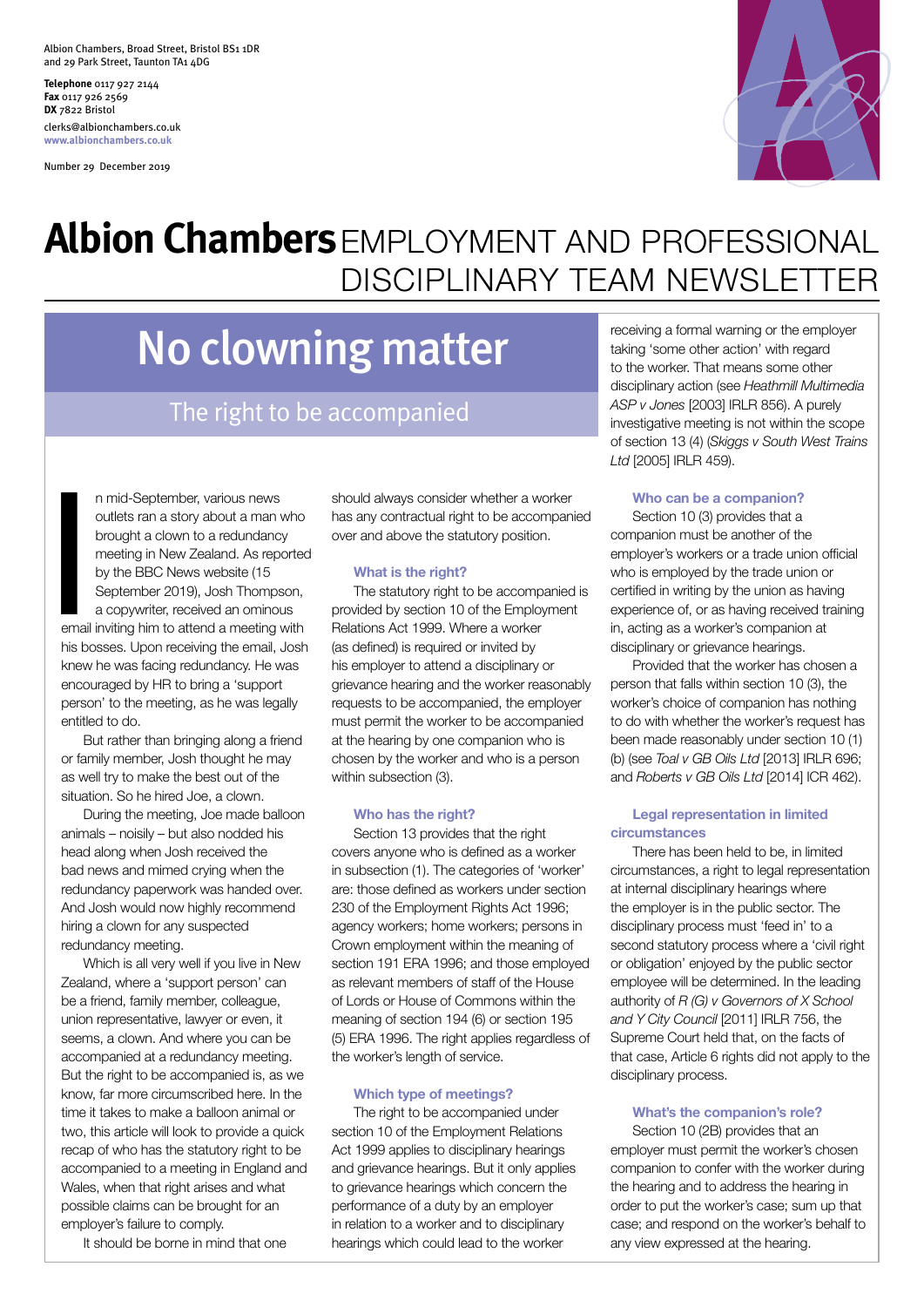Section 10 (2C), however, provides that an employer is not obliged to allow the companion to answer questions on behalf of the worker; address the hearing if the worker indicates he does not want the companion to do so; or use the powers conferred by subsection (2B) in a way that prevents the employer from explaining his case or prevents any other person at the hearing from making his contribution to it.

#### **Time off for companions**

Under section 10 (6), an employer must permit a companion time off during working hours to accompany a worker to a relevant hearing. Section 10 (7) provides that the companion is entitled to be paid for the permitted time off in accordance with section 169 of the Trade Union and Labour Relations (Consolidation) Act 1992.

#### **Request to postpone the hearing**

If a worker's chosen companion is unavailable at the time proposed for the hearing by the employer and the worker proposes an alternative time which is both reasonable and within five working days after the day proposed by the employer, the employer must postpone the hearing to the time proposed by the worker (section 10 (4) and (5)).

#### **Claims for failure to comply with the right to be accompanied**

Under section 11 of the Employment Relations Act 1999, a worker may present a complaint to an employment tribunal where his employer has failed, or threatened to fail, to permit the worker to be accompanied at a relevant hearing by a companion; to allow the companion to use the powers conferred by section 10 (2B); or to agree to a proper request to postpone the hearing under section 10 (4).

Subject to the ACAS early conciliation extension of time provisions under section 207A of the Employment Rights Act 1996 applies, the time limit for bringing proceedings is three months beginning with the date of the failure or threat or, where it was not reasonably practicable to do so, within such further period as the tribunal considers reasonable (section 11 (2), (2A) and (2B)).

A tribunal may award up to two weeks' pay (subject to the statutory cap) but the award is compensatory and so any loss or detriment suffered must be supported by evidence. Where no loss or detriment has been suffered, a tribunal should award a nominal sum (see *Toal v GB Oils Ltd* [2013] IRLR 696).

Such a claim is heard by a panel of

three rather than a judge sitting alone (see section 4 (3) of the Employment Tribunals Act 1996).

#### **Companion's claims**

Where someone has been requested to accompany a worker to a relevant hearing, he may present a complaint to an employment tribunal within three months of the relevant failure (again subject to the ACAS 'stop the clock' provisions and the 'reasonable practicability' test) if his employer fails to permit him to take time off as required or to pay him for that time off (see sections 168, 169 and 171 TULR(C)A 1992). The provisions concerning remedy are set out in section 172 TULR(C)A 1992.

#### **Detriment claims**

Under section 12 of the Employment Relations Act 1999 and section 48 ERA 1996, a worker has the right not to be

subjected to a detriment on the ground that the worker has exercised or sought to exercise a right under section 10 (2A), (2B) or (4) or that he accompanied or sought to accompany another worker pursuant to a request under section 10. The usual compensation principles for detriment claims apply.

#### **Automatic unfair dismissal**

A worker or companion who is dismissed will be held to have been automatically unfairly dismissed if the reason or principal reason for the dismissal was any of the grounds discussed above in relation to detriment claims (section 12). The right not to be dismissed unfairly in this way extends to workers, not just employees (section 12 (6)); no qualifying period of service applies (section 12 (4)); and interim relief is available (section 12 (5)).

#### Simon Emslie

## Massages and mixed messages

#### **The issue**

*aj v Capita Business Services Limited and another* [2019] UKEAT 0074\_19\_0606 dealt with whether the ET applied the shifting burden of proof correctly when determining if a team leader aj v Capita Business Service<br>
Limited and another [2019]<br>
UKEAT 0074\_19\_0606 dee<br>
with whether the ET applie<br>
the shifting burden of proof<br>
correctly when determining if a team lead<br>
massaging Mr Raj's shoulders amounted

to harassment related to sex. At first instance the ET found that the claimant had been subjected to unwanted physical contact by his team leader but held the conduct wasn't related to sex and dismissed the sexual harassment claim. This was despite deciding that the conduct had the effect specified in S 26(1)(b)(ii) of the EqA.

#### **The facts**

The conduct complained of was massaging the claimant's shoulders two or three times in an open plan office. The ET determined that the contact was with a gender-neutral part of the body and although misguided, the evidence that they considered to determine whether the conduct related to gender, it determined that the evidence did not lead to that conclusion in the circumstances of this particular case.

#### **Grounds of appeal**

Mr Raj appealed on the basis that the ET had erred in law in failing to apply the shifting burden of proof provisions in determining whether he had been harassed in relation to sex. The ET, somewhat surprisingly, did not make any reference to the shifting burden of proof in S 136 EqA when giving reasons.

The EAT concluded that the correct stage one question had been asked. Were there facts that could lead the ET to conclude that the massaging was related to sex? The ET had lawfully decided that the answer was no. A rejection of part of the second respondent's explanation, that she had tapped him on the shoulder, did not establish a prima facie case. Neither did Mr Raj satisfying the other elements of the claim.

The ET decided that there was physical contact akin to massage, but accepted the second respondent's explanation that the massages were misguided encouragement and that the respondents had consequently proved the conduct was unrelated to sex. The EAT found that the ET was entitled to dismiss the claim as it found that the respondents had proved an explanation unrelated to sex.

This demonstrates consideration of the stage two test, although not explicitly stated in the reasons given.

The EAT went further, it concluded that the cited case of *Birmingham*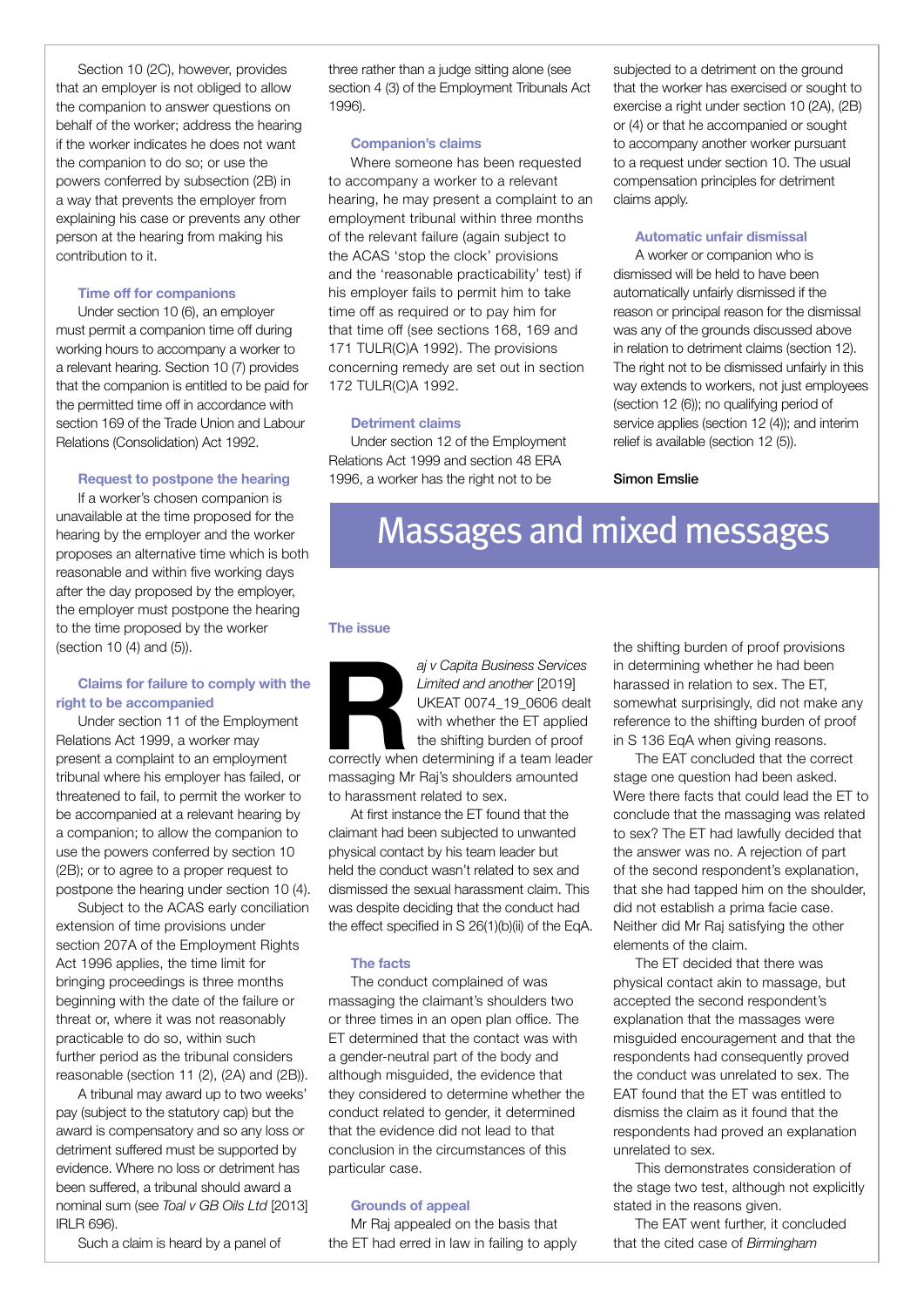#### *City Council v Millwood* [2012]

UKEAT/0564/11/DM did not establish a 'rigid rule of law' that the burden of proof always shifts if part of the respondent's evidence is rejected. Whether a prima facie case is raised will always be context and fact specific. That case required 'something more' to shift the burden. The claimant in *Millwood* had established that there was less favourable treatment and a difference in race. That wasn't the situation for Mr Raj who couldn't show the conduct was related to gender, it was an isolated incident involving only him. The second respondent's explanation of encouragement was viewed in the context of poor performance.

#### **Decision**

The appeal was dismissed. There was no error of law in concluding the stage one threshold hadn't been satisfied. The

view of the EAT was that ET had gone on to consider stage two in any event, which it was entitled to do. Perhaps the reasons given could have been clearer, but that in itself wasn't an error in law.

#### **Conclusions**

The EAT decision is readily understandable in the context and circumstances of this case. However two points stand out:

(i) in an appellate landscape where the ET is regularly criticised for "not showing its workings out" there may be some value in assisting the ET with a post-evidence list of issue, ensuring all Is are dotted and Ts crossed, and most importantly;

(ii) what the heck was the respondent thinking?

#### Lucy Taylor

# Assisting LiPs

## How far should the Tribunal go?

*he employment tribunal is fertile ground for encountering litigant's in person. Whilst it is in the interests of justice and the overriding objective for the tribunal to ensure, as far as is the employment tribunal is*<br>*fertile ground for encounterin*<br>*litigant's in person. Whilst it is<br>in the interests of justice and<br>the overriding objective for th<br>tribunal to ensure, as far as<br>it can, equanimity of arms,* 

*tribunal expected to go with that assistance?* 

*Such a question will be argued by Richard Shepherd before the Court of Appeal in February next year.*

#### **Background**

The Appellant in this matter represented herself at an employment tribunal. In her ET1 she had indicated that she had been unfairly dismissed 'including constructive dismissal'. The particulars annexed to the ET1 set out circumstances which seemingly supported the view that she had been constructively dismissed. However, during a case management hearing, where this issue was considered, the Appellant advanced that she had not resigned her position but had, in fact, been dismissed. The discussion at the hearing was distilled into an agreed list of issues which recorded that the tribunal was to determine, inter alia, whether the Appellant had resigned (the Respondent's position) or been dismissed (the Appellant's position).

The matter was heard at the Bristol employment tribunal. At the commencement of the hearing the Appellant confirmed that the list of issues represented the issues to be determined by the tribunal. Throughout her evidence the Appellant maintained that she had not resigned her position but had been dismissed. Somewhat contradictory and opaque evidence was offered by the Appellant during cross-examination which cast doubt on the circumstances of the termination. At one point the Appellant agreed that the content of a text message could be construed as a resignation and was also unable to identify to the tribunal where the dismissal was to be found in the bundle of evidence.

At the conclusion of the hearing the employment tribunal found that the Appellant had resigned her position and had not been dismissed by the Respondent. Her claim, therefore, failed but she was given leave to appeal on the basis that there was an argument that the tribunal should have considered her constructive dismissal claim.

#### **The Appeal before the EAT**

The Appellant submitted that the employment tribunal should have considered her constructive dismissal

claim as it had found that she had resigned her position and had acknowledged her constructive dismissal claim. It should, she advanced, have considered whether she was entitled to resign her position as she was a litigant in person at the hearing. Furthermore, by failing to engage with her constructive dismissal claim, and not allowing her to adduce evidence of it at the hearing, the employment tribunal had failed to consider her alternative pleaded case of constructive dismissal. At its core, the argument of the Appellant was that having found as of fact that she had resigned it was obliged to go on and consider 'whether she had resigned in circumstances where she was entitled to do so'.

In response it was advanced that the Respondent was entitled to know the case against it. It had prepared its case in response to an agreed list of issues that had excluded the question of constructive dismissal. The Appellant had clearly stated that she had not resigned her position (nor intended to do so) but had been dismissed. This position had been maintained throughout her evidence and during submissions, and she had not presented any case at the final hearing that she had resigned in response to a fundamental breach.

#### **The Decision**

The EAT determined that three issues fell to it to be determined:

Did the Claimant make a claim of constructive dismissal in her ET1;

 $\blacksquare$  Did the list of issues bind the employment tribunal at the substantive hearing; and

 $\blacksquare$  If not, was the employment tribunal obliged to consider that claim or did it err in law by not satisfying itself that the Appellant had abandoned that part of her claim?

As to the first issue the EAT was satisfied that the claim, as drafted, did raise a potential constructive dismissal claim. On the second issue the EAT found in the negative. It was open to an employment tribunal at a Final Hearing to revisit the list of issues (*Brangwen v South Warwickshire NHS Foundation Trust* [2018] EWCA (Civ) 2235 at para, 34) and indeed this approach had been confirmed at the commencement of the hearing when the Appellant and Respondent were asked if the list of issues was still agreed.

As to the third issue however the HHJ Elisabeth Laing DBE

*'…did not find this an easy issue to decide …'*

It was recognised that a tribunal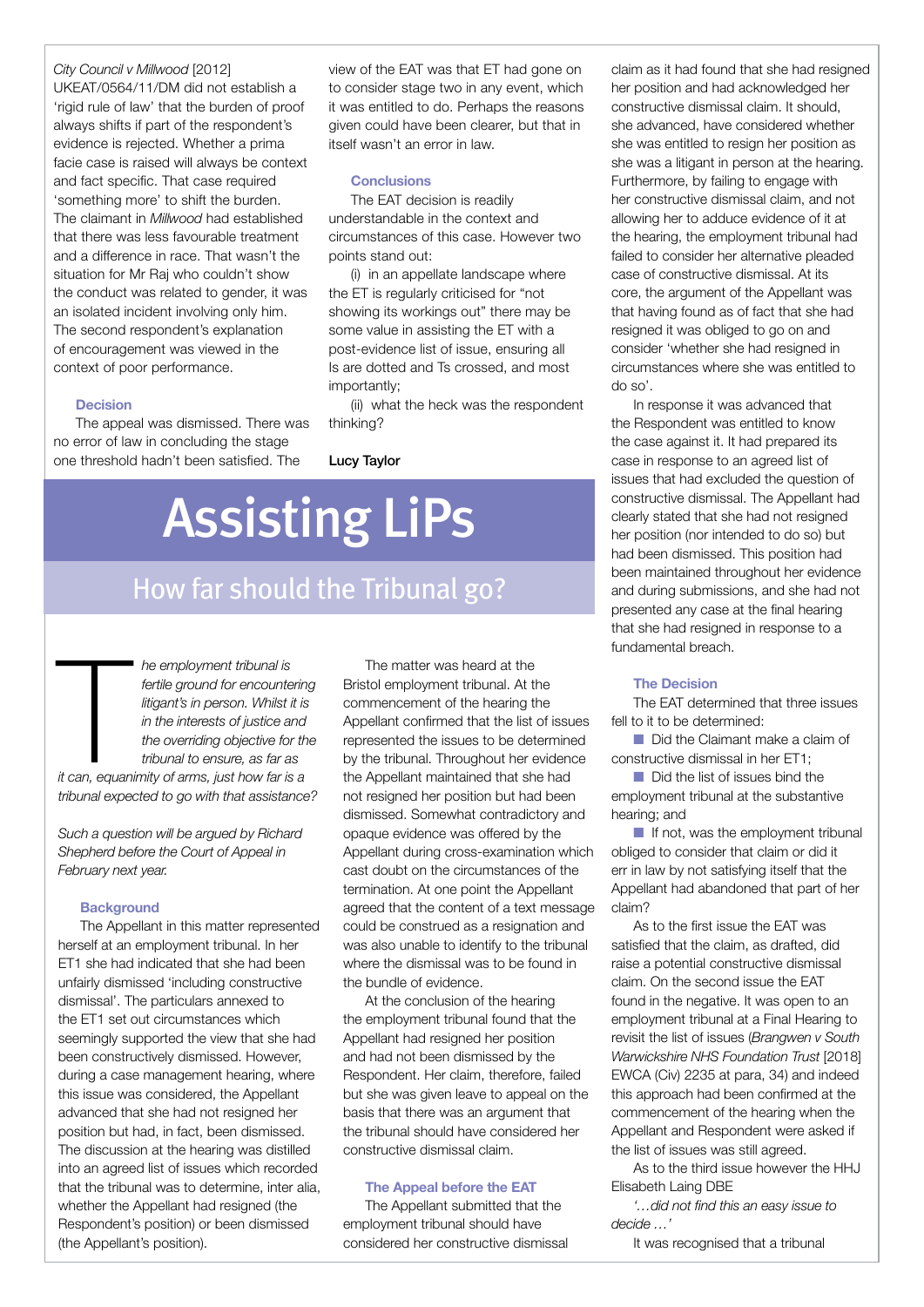should not invent a case for the litigant in person (*Muschett v HM Prison Service* [2010] EWCA Civ 25) and that a tribunal does not have a general duty to hear every allegation, even if the Claimant is a litigant in person (see *Mensah v East Hertfordshire NHS Trust* [1998] IRLR 531), although recognising that adhering to such a view would be contingent on the facts of each particular case.

The EAT considered what appeared to be two competing stances. On the one hand the claim, as drafted,

presented as a 'paradigm' constructive dismissal claim. On the other, the Appellant had consistently maintained that she had not resigned her position.

In reaching its decision the EAT formed the view that the employment tribunal could not be criticised for arriving at the decision it did. The alternative would have required it to *'descend into the arena'* and have to ask the Appellant to abandon a central tenet of her case, that being that she had not resigned but been dismissed. The EAT determined that the employment tribunal had not

# **How to make sloe gin, slowly**

or me, the ideal period to leave a sloe gin from creation to consumption is three months. For those that are interested, right now is an ideal time to forage and make sloe gin, it'll be read<br>pote may l be

gin, it'll be ready for Christmas. On that note, may I be the first to wish you all a very merry Christmas! … please address all complaint letters to our Chambers' **Director** 

Unusually for an article about Employment and Professional Disciplinary Law, I am going to include a recipe and instructions for making sloe gin within this article. Why can't employment law be interesting and tasty?

#### **What you'll need**

*A sterilised, airtight container (approx. 2.5 to 3 ltr) Sloes (and some blackberries) Brown caster sugar Cheap gin*

#### **Like a blueberry but bigger**

First, a sloe looks a little bit like a blueberry but a little bit bigger. Sloes present either as a light bluish colour all the way through to dark purple, almost black. You'll find them on the blackthorn bush, you know, those bushes with inch-long thorns. They're often planted at the sides of fields acting as a boundary or as livestock fences. More often than not, you'll find them close to or mixed in with blackberry bushes and brambles. Thinking about it, you may as well grab a few handfuls of blackberries whilst you're foraging, they'll add another dimension to your sloe gin.

For this recipe you'll need about 500g

of sloes - as a rough guide, that's about two plastic takeaway containers, or a decent 1/3 fill of your biodegradable carrier bag.

You may have heard that you should wait for the first frost before picking sloes, that's because the frost can help with the hard work, it helps to split the skin and let the sloes' juice out. However, overnight in the freezer does just as good a job if not better.

#### **Make it sweet**

Next, sugar preference is for golden caster sugar, it just adds to the richness in my opinion. Though sweetness is always a matter of personal taste, sloe gin should be a little syrupy, and therefore you need sufficient to achieve that. Also, sloes are incredibly bitter (try one whilst foraging, you'll only do it once. Also a good game is to give one to your toddler and tell them it's a blueberry, they'll never forgive you and all trust will be lost), so you need plenty of sugar.

A middle of the road quantity for sugar is about 250-300g.

#### **Gin, gin, gin**

Next, unsurprisingly, our key component for sloe gin, is gin. Don't go for anything of any real quality (but avoid meths from the garden shed). Try to avoid heavily flavoured gins, just go and get 1ltr of supermarket own-brand gin.

#### **Method**

Your airtight container should be sterilised, the hottest setting of your dishwasher is sufficient. A container with a wide top is easiest, and those with the rubber seal between body and top are ideal.

erred at law and the appeal was dismissed.

#### **Conclusion**

The matter has now been elevated to the Court of Appeal and is due to be heard in February 2020. The arguments raise interesting questions as to how far a tribunal should go in assisting a litigant in person, and the degree to which a list of issues should be departed from. A further update will follow. Watch this space.

#### Darren Stewart

Lob the frozen sloes and blackberries into the jar. Lob the sugar onto the fruit. Lob your cheapo gin onto the mixture. Seal it tightly. Even if sealed well, you may want to put two or three layers of cling film over the top and down the sides, and to use a couple of elastic bands around the neck of the container; belt and braces.

Then shake it, shake it like the Shake 'n' Vac advert from the 1980s. Those born after 1986, ask your parents. Shake the mixture until the gin starts to colour and the sugar is dissolved.

For the next week keep your mixture somewhere dark - prolonged sunlight destroys sloe gin. A kitchen cupboard is absolutely fine. Once a day, take the mixture out and give it a really good shake, it helps to break down the fruit and agitate the contents so all that Christmassy alchemy can take place.

Then leave it somewhere dark for its autumnal hibernation, and when you remember or whenever you see it, just give it another little shake, before putting it back into its dark nest.

#### **Christmas**

It's Christmas Eve. If you've got friends, you've invited them over. If not, you're on your own. Either way, you'll need something tasty to drink.

Take your mixture and sieve it to remove the bits and pieces (don't throw them away). A slightly syrupy reddish/ purple liquid should be produced and you may want to drink it neat, as a warming liqueur, or if you want a slightly looser drink, pour a decent slug into the bottom of a Champagne glass and top up with Prosecco for a sloe-gin fizz.

Take your discarded sloes and blackberries. Having pre-bought a number of chocolate mousses, spoon a little of the fruity/boozy leftovers onto the top for a little pick-me-up if the company of your friends is less than scintillating.